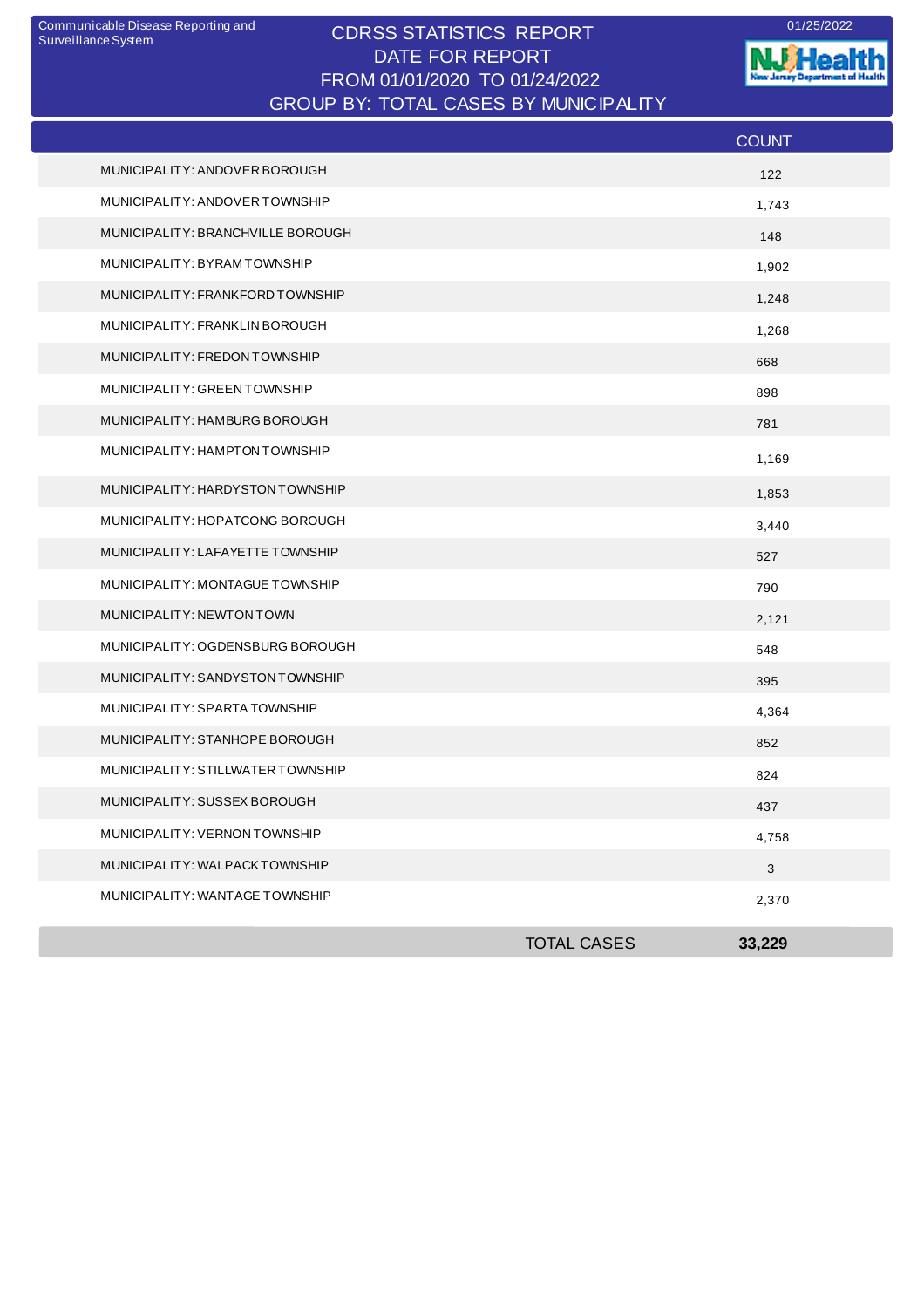## CDRSS STATISTICS REPORT Communicable Disease Reporting and 01/25/2022 DATE FOR REPORT FROM 01/01/2020 TO 01/24/2022 GROUP BY: DEATHS BY MUNICIPATILTY

**W.Health** 

|                                   |                     | <b>COUNT</b>   |
|-----------------------------------|---------------------|----------------|
| MUNICIPALITY: ANDOVER TOWNSHIP    |                     | 145            |
| MUNICIPALITY: BYRAMTOWNSHIP       |                     | 10             |
| MUNICIPALITY: FRANKFORD TOWNSHIP  |                     | 41             |
| MUNICIPALITY: FRANKLIN BOROUGH    |                     | 14             |
| MUNICIPALITY: FREDON TOWNSHIP     |                     | 6              |
| MUNICIPALITY: GREEN TOWNSHIP      |                     | 12             |
| MUNICIPALITY: HAMBURG BOROUGH     |                     | 8              |
| MUNICIPALITY: HAMPTON TOWNSHIP    |                     | 6              |
| MUNICIPALITY: HARDYSTON TOWNSHIP  |                     | 21             |
| MUNICIPALITY: HOPATCONG BOROUGH   |                     | 27             |
| MUNICIPALITY: LAFAYETTE TOWNSHIP  |                     | $\mathbf{1}$   |
| MUNICIPALITY: MONTAGUE TOWNSHIP   |                     | 6              |
| MUNICIPALITY: NEWTON TOWN         |                     | 39             |
| MUNICIPALITY: OGDENSBURG BOROUGH  |                     | 8              |
| MUNICIPALITY: SANDYSTON TOWNSHIP  |                     | 3              |
| MUNICIPALITY: SPARTA TOWNSHIP     |                     | 23             |
| MUNICIPALITY: STANHOPE BOROUGH    |                     | 5              |
| MUNICIPALITY: STILLWATER TOWNSHIP |                     | $\overline{4}$ |
| MUNICIPALITY: SUSSEX BOROUGH      |                     | $\overline{2}$ |
| MUNICIPALITY: VERNON TOWNSHIP     |                     | 33             |
| MUNICIPALITY: WANTAGE TOWNSHIP    |                     | 13             |
|                                   | TOTAL FOR PAT DIED: | 427            |